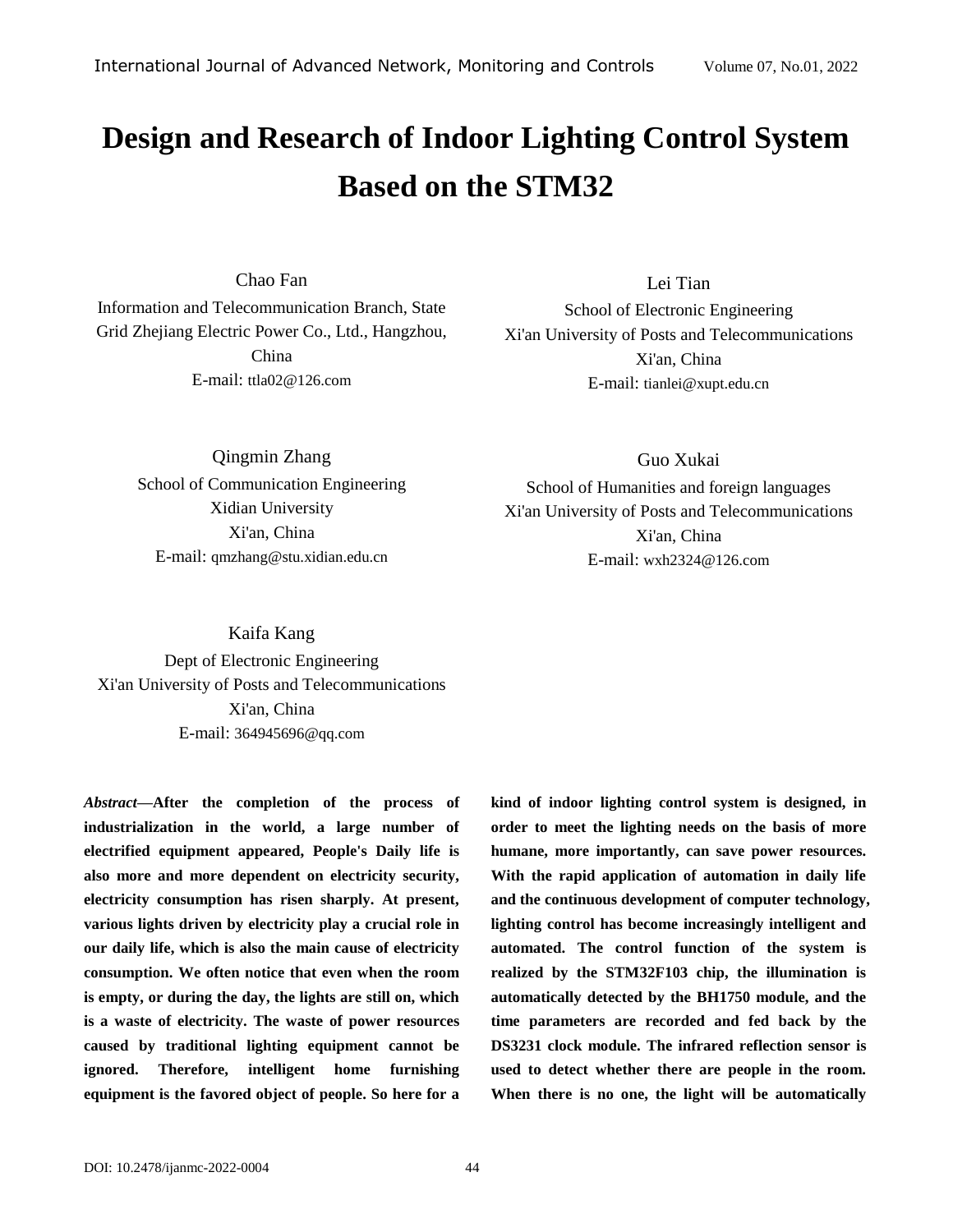**turned off to save energy. If there are people, when the ambient light intensity is lower than the set value, the light will be automatically turned on to ensure the comfort of the ambient brightness. And can use OLED module real-time display indoor light intensity, number of people and working time. This indoor lighting control system can not only automatically turn on the light according to the environment, but also detect whether there is a human body in the current environment and turn on or off the light by itself, which has more practical significance.**

## *Keywords-Lighting Control; STM32; Lighting Adjustment; Sensor; Intelligent*

### I. INTRODUCTION

Light consumption in daily life causes an unprecedented waste of electricity resources. Countries carry out research on this issue. Now, many products in the domestic market mainly use different step-down technologies to achieve energy saving, such as self-disaster transformers and magnetic saturation reactors, but these products have more or less problems. After the improvement, the equipment aging fast, eliminated products to the environment and other problems such as greater pollution.

This paper compares the control principle and main function structure of some indoor lighting control system, describes in detail the hardware structure of the indoor lighting control system and the design and implementation of the control system, and carries on various debugging [1].

#### II. THE OVERALL DESIGN

The traditional lighting control in China usually adopts manual control or timing control [2]. This method is time-consuming, inefficient, and will lead to a large degree of resource waste. The combination of camera monitoring and remote control greatly increases the cost of construction and will inevitably cause extravagance and waste of power resources [3].

Common domestic lighting control usually adopts some manual or timing control methods, such as the following common methods:

1: The lighting system is controlled manually, and the lighting device in a certain area is turned on or off by manual patrol, which is time-consuming and labor-intensive;

2: Use sound to control the lighting system, and use a sound sensor to judge whether the lighting device should be turned on. This method is inefficient, and all disturbances may cause the lighting device to work and cause a greater degree of resources waste;

3: Use optics to control the lighting system, mainly to control the lighting device according to the brightness in a certain area, this method is similar to method 2.

Although the traditional lighting device control methods have their own characteristics, they also have some shortcomings. Even some scenes with more lighting devices will be controlled by a combination of camera monitoring and remote control, which can indeed achieve better results, but this method greatly increases the cost of construction, and because this method is still manual Control, so it will inevitably still cause a lot of extravagance and waste of power resources [4].

In this paper, STM32F103 is used as the main control chip of the indoor light control system [4], and the design and implementation of the indoor light control system is carried out by combining DS3231, OLED, infrared detection and BH1750 light intensity detection modules. The BH1750 light intensity detection module detects the brightness of the current environment. DS3231 clock module is to realize the real-time display of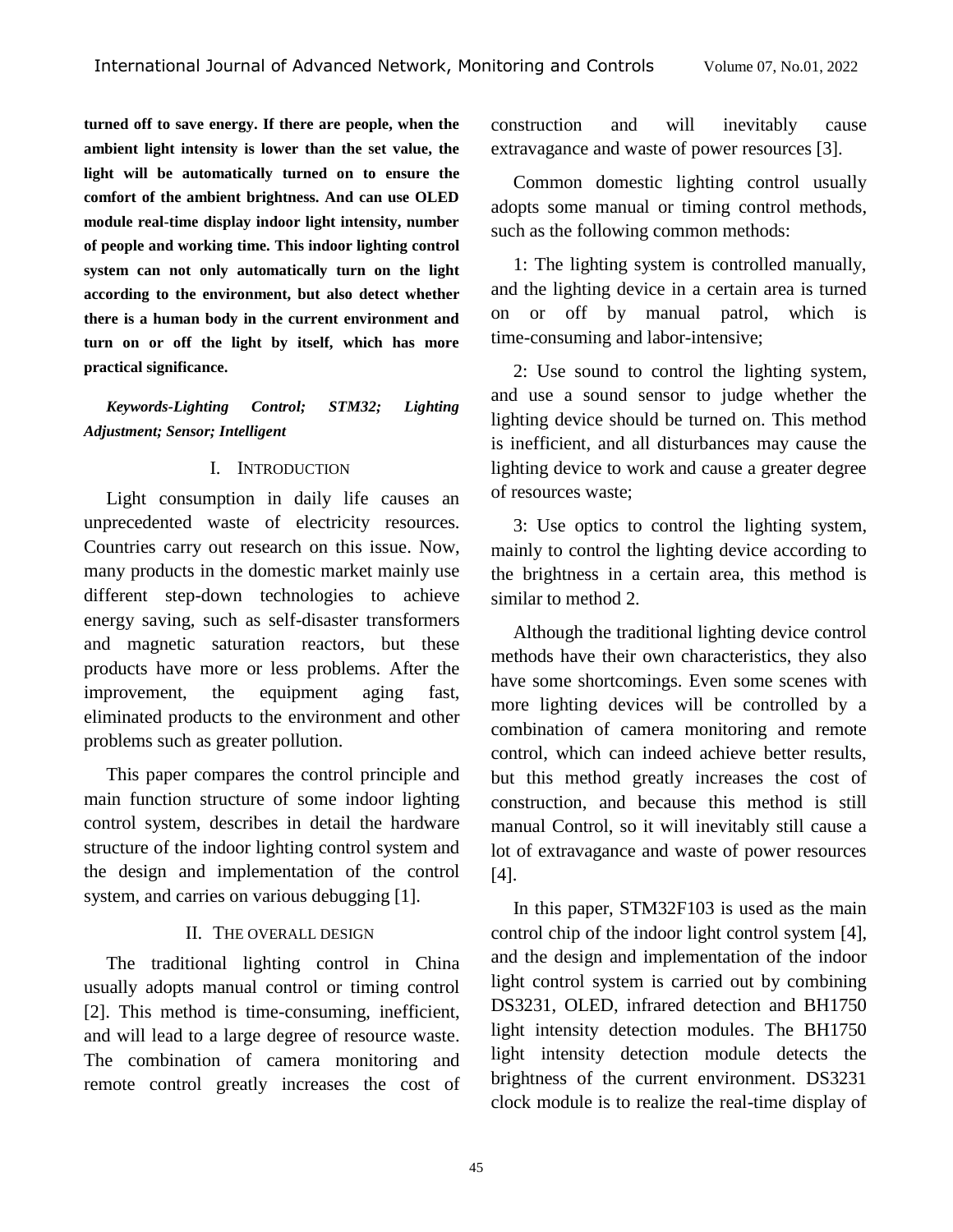time and working time. TCRT5000 infrared reflection detection module realizes the function of human body induction [5]. By conducting infrared reflection induction in a specific area, it automatically controls the opening or closing of indoor light control system [6]. OLED reminds users of the current state of indoor lighting control systems. The system framework is shown in Figure.1 below.



Figure 1. System block diagram

#### *A. System control chip*

In the indoor lighting control system, the position of the system control chip can be said to be very important [7], similar to the human brain, the instructions for the actions of each part of the body come from this. The control chip of the indoor lighting control system not only needs to control its own modules, but also needs to control some externally extended modules, so that the entire indoor lighting control system can operate [8].

Through the characteristics of 51 series, 32 series, 15 series and other types of single-chip microcomputers, combined with the requirements of the indoor lighting control system, the selected control chip has the characteristics of high speed, low power consumption and anti-interference. In the design of this article, the selected control chip It is a STM32F103 single-chip microcomputer chip. For this single-chip microcomputer, all the

above-mentioned features are possessed, and it has more advantages. STM32F103 is widely used in many smart home control systems such as rice cookers, washing machines, refrigerators, and air conditioners, especially in the application of simple or single-function small micro-control systems is very common.

#### *B. Environmental testing unit*

The processing of sensors and brightness in the indoor lighting control system is also not negligible [9-10]. In the design of the system in this paper, TCRT5000 is used to detect the human body in the current environment; BH1750 detects the brightness in the current environment in real time.

For the TCRT5000 photoelectric sensor module, it is an infrared reflective photoelectric switch realized by the TCRT5000 infrared photoelectric sensor. For the sensor, it is composed of two parts, the first is an infrared photodiode, and the second is a high-sensitivity phototransistor [11]. The output control signal can be reshaped by Schmitt circuit, which is reliable, safe and reliable. The stability is very good. When in use, the built-in infrared emitting diode in the sensor will continuously emit infrared rays.

When the intensity of the emitted infrared rays is low or there is no emission at all, then the photosensitive transistor will always be in an off state. At this time, the output terminal corresponding to the module will be in a low level state, and at the same time, for the indicator diode, it will always be in a extinguished state; if the detected object is in the detection range, then the infrared will be Is emitted back and has a greater intensity at the same time, then the phototransistor will be in a saturated state [12]. At this time, the output terminal corresponding to the module is in a high-level state, and the indicator diode will be lit.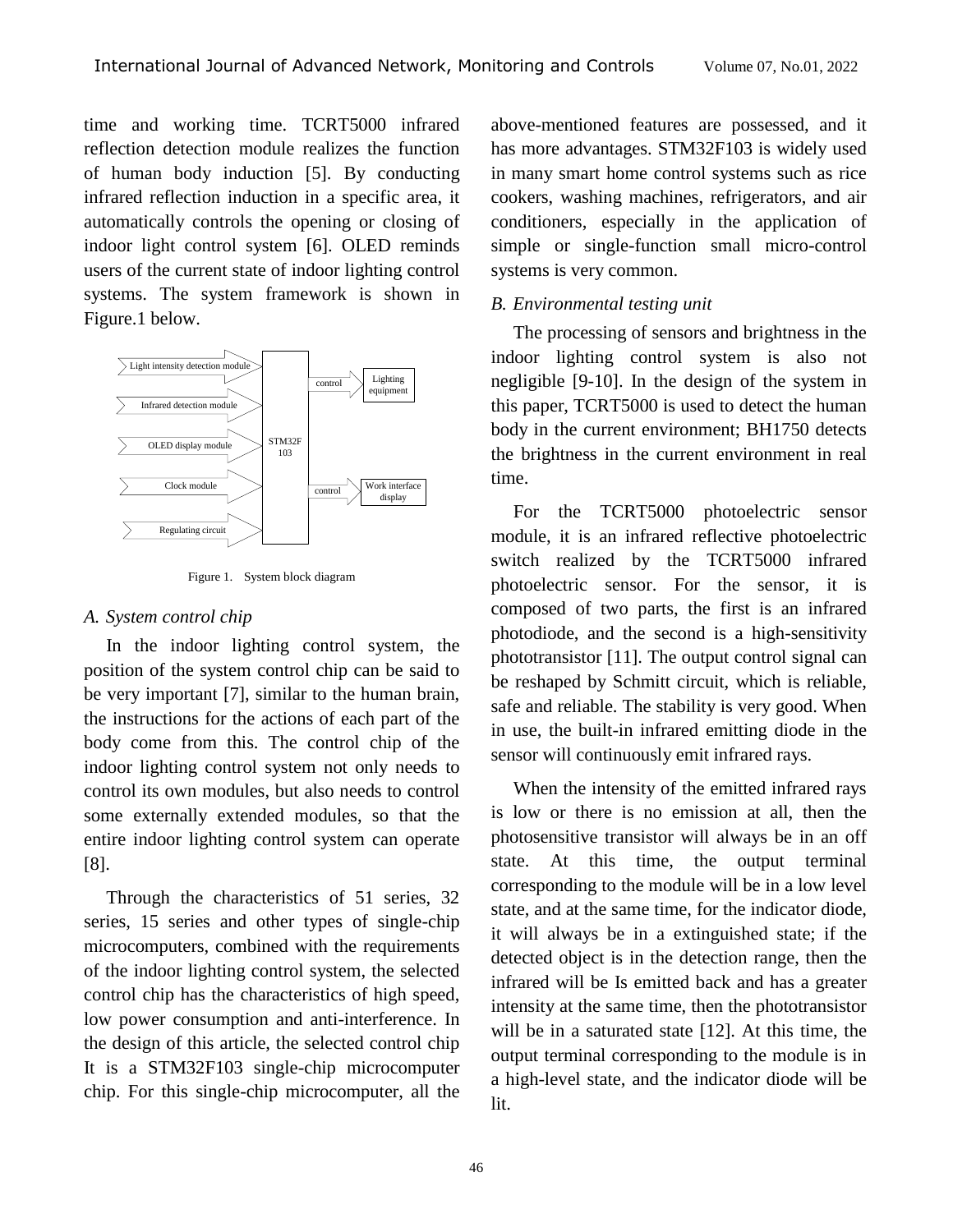

Figure 2. Infrared reflection module

According to the light intensity sensor model BH1750FVI, it is a digital light intensity sensor integrated chip in principle. The inside of the sensor is composed of four parts: ADC acquisition, photodiode, crystal oscillator and operational amplifier. For PD diodes, a photovoltaic effect is used to convert the input optical signal into an electrical signal, which is then amplified by an operational amplifier circuit, and then the voltage is collected by ADC, and then logic is used The circuit converts it into a 16-bit binary data, and then stores it in the internal register (it should be noted here that if the intensity of the light entering the light window is greater, the corresponding photocurrent will be greater.

At the same time, the voltage will be higher, so the voltage value can be used to judge the size of the light, but it should be noted that even if the voltage and the light intensity are corresponding, this relationship is not a proportional relationship, so the chip performs internally The corresponding linear processing, which also explains why not choose photodiodes, but choose integrated IC). At the same time, the sensor carries out the data line and the clock line. The microcontroller can use the I2C protocol to communicate with the sensor, can use the BH1750 working mode, and can also extract the illuminance data stored in the BH1750 register.

## *C. Clock module and display module*

For the clock module model DS3231, it is an IPC real-time clock (RTC) in principle, with higher accuracy and lower cost, and an integrated temperature-compensated crystal oscillator (TCXO) is set inside. And crystals. For this device, there is a battery input terminal, after disconnecting the main power supply, it can still ensure that the timing is accurate enough. At the same time, through the use of an integrated crystal oscillator, the long-term accuracy of the device can be improved, and the number of components required in the production line can be reduced.

For, it can realize the provision of industrial grade and commercial grade temperature range, the number of pins used is 16 in total, and a 300mil so package is also used. RTC can maintain a variety of time parameters. If the number of days in the month does not exceed 31 days, the end of the month will be automatically adjusted and the leap year compensation function can also be realized.

The clock has two working formats, the first is 24 hours, and the second is 12 hours with AM\PM indication. Able to realize one programmable square wave and two programmable calendar alarm clock output. Both data and address can use the PC two-way bus to achieve a serial transmission, a voltage reference and a comparator that have completed temperature compensation to monitor the Vcc status, detect power failures, and provide reset output at the same time, In some necessary cases [13], it can realize automatic switching to the standby power supply. In addition, for the RST monitoring pin, it can also be used as a manual button to generate an external reset signal.

In the design of this article, the OLED display screen is chosen to design the display module [14]. This display screen has many names, and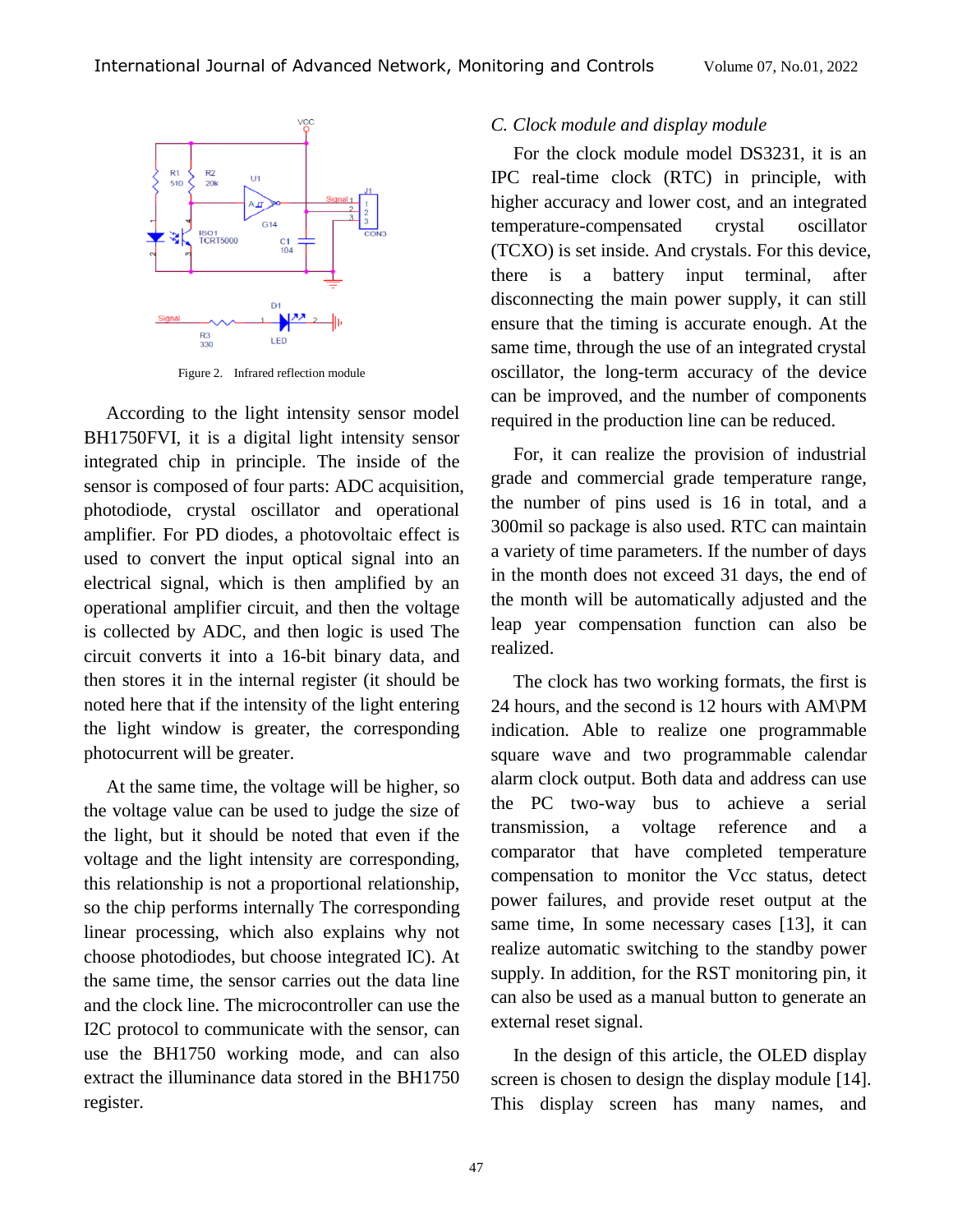sometimes it is also called an organic light-emitting semiconductor. This display screen was researched by a scholar in 1979. The characteristic of OLED display technology is that it can realize self-luminescence, has a wide viewing angle, fast reflection speed and low power consumption. The disadvantage is that the price is more expensive.

#### III. HARDWARE CIRCUIT DESIGN

The hardware circuit of the indoor lighting control system is mainly composed of STM32F103C8T6 MCU, DS3231 clock module, infrared detection module circuit, OLED display module and lamp tube circuit [15]. Combined with the requirements of indoor lighting control system control chip with high speed, low power consumption and anti-interference characteristics, this paper chooses the model of STM32F103 MCU chip.

The OLED display module and BH1750 light intensity sensor can be used together to obtain the brightness value of the current environment, so as to control the chip for the next processing judgment and issue corresponding instructions. In the clock module, users can adjust the indoor lighting control system with their own needs. Infrared detection module is set in the entrance and exit infrared reflection sensor, detection personnel in and out, so as to determine the number of people in the room. The lamp tube circuit is the main display part of the indoor lighting control system. The specific hardware circuit design is as follows.

### *A. Infrared Detection Module Circuit*

Infrared detection module is composed of STM32 and CTRT5000 infrared detection module. After the indoor lighting control system is powered on, the CTRT5000 starts to work when it works normally. The infrared detection of the

current environment is continuously carried out and the results are sent to the control chip. The control chip changes the state of the indoor lighting control system according to the returned results. The connection circuit between the infrared detection module and STM32 is shown in Figure 3.



Figure 3. Connection circuit between IR sensor and STM32

### *B. Light Intensity Sensor Circuit*

The light intensity sensor circuit of the indoor lighting control system is used to detect the light intensity. The BH1750 sensor is built with four components: an ADC acquisition, a photosensitive diode, a crystal oscillator, and an operational amplifier.

For PD diode, the use of light born v effect according to the input optical signals into electrical signals, then through operation amplifier circuit amplification processing, through the ADC to acquisition of voltage, after using logic circuit transformation, makes it a 16-bit binary data, and then stored in internal registers. This sensor carries on the data line and the clock line extraction, the micro-controller can use I2C protocol to realize the communication between the sensor, can use the BH1750 working mode, but also can extract the BH1750 register stored in the illuminance data. The BH1750 communicates in five steps: Step 1: Sends a power-on command. Step 2: Send the measurement command. Step 3: Wait for the measurement. Step 4: Read the data. Step 5: Calculate the result. Finally, the light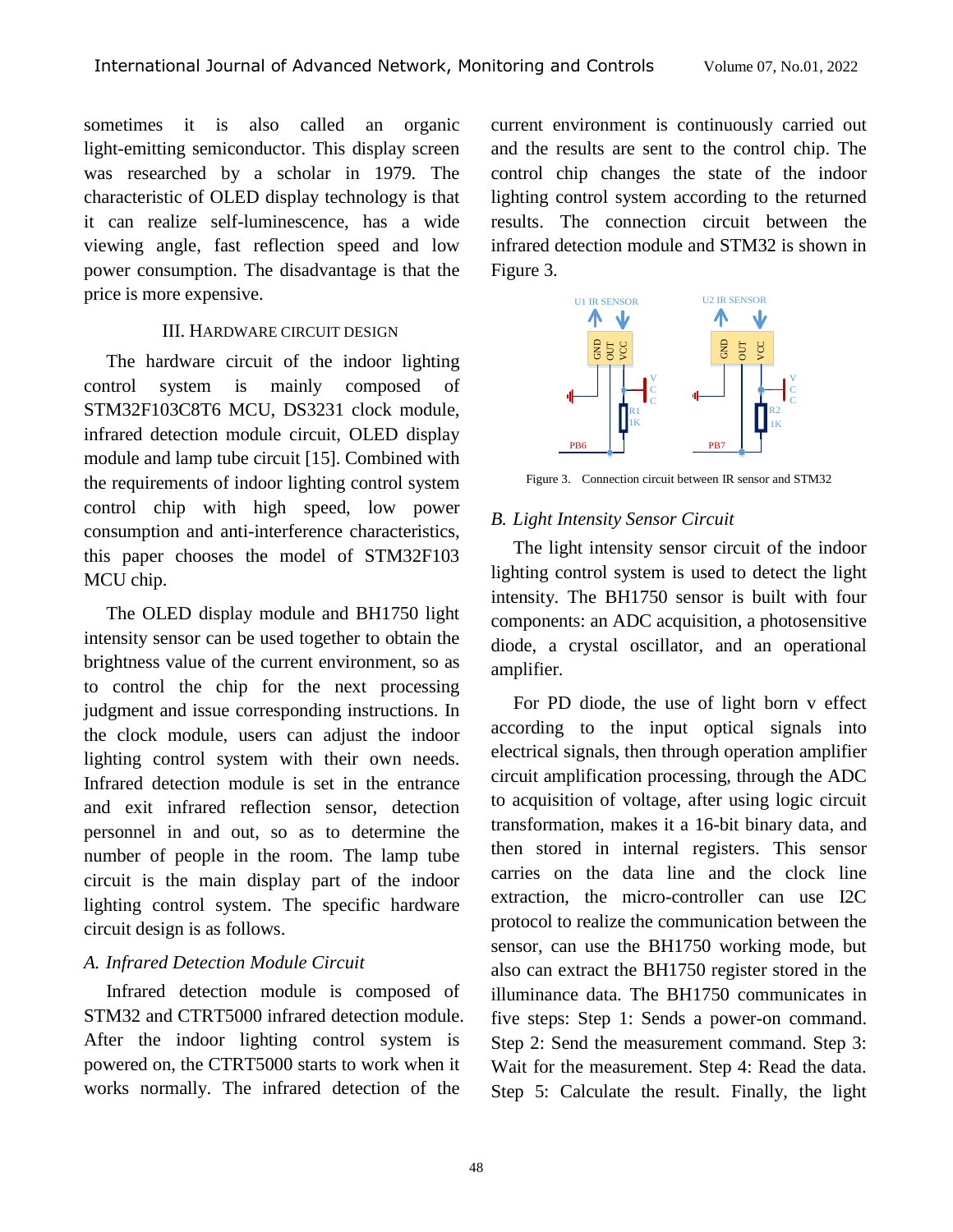intensity data stored in the module is extracted by the master chip and displayed by the OLED.

## *C. OLED Display Circuit*

The corresponding power supply input terminal of this module is VCC\_IN, which supplies U1 and U4 circuits after depressurization by U2. A voltage of 7~7.5V is required to drive the OLED screen, which is provided by boosting the voltage through SSD1306's built-in charge pump. For SSD1306, it can support parallel, SPI and I2C serial protocols. This module is grounded by using BS0->BS2 pins, which have been set as SPI protocol and shared with U4 Chinese character library chip for SPI interface. During operation, the chip's corresponding chip pins are used to distinguish. During read and write operations, the CS pins corresponding to the chip will be set to a low-level state, which will be used as the corresponding display part of this project. OLED is connected to STM32 and BH1750 and DS3231. In addition to displaying normal working hours, it also displays brightness, number of people, current time, etc.

## *D. Rectifier Voltage Regulator Circuit*

In the circuit of the lighting control system, AMS1117 series regulator has two versions, one is adjustable version, one is a variety of fixed voltage version, the role is to carry out 1A current output, while ensuring that the working pressure difference will not exceed 1V. The minimum differential pressure of the AMS1117 device is guaranteed to be less than or equal to 1.3V at the maximum output current, and to decrease as the load current decreases. SS34 is a patch Schottky diode used for instantaneous circuit rectification. The function of the rectifier circuit is to convert a kind of AC voltage in positive and negative changing state through a one-way conductivity of the diode, so that it becomes a one-way pulse voltage. Through the action of the AC power

supply, the rectifier diode can achieve a periodic on or off state, by which the load can receive a pulse of direct current. Rectifier voltage regulator circuit is shown in Figure 4.



Figure 4. Rectifier voltage regulator circuit

#### IV. SOFTWARE PROGRAM DESIGN

### *A. System Software Design*

In the research and development of any electronic product system, not only the design and implementation of hardware need to be emphasized, but the design and implementation of software programs are also equally important. At present, the development tools of various electronic systems can be described as a dazzling array of functions, but many senior developers still prefer to use KEIL for development, mainly because the pages are friendly and easy for developers to use since KEIL came out. Therefore, the software design part of the indoor lighting control system is also selected to be developed through KEIL and C language. Moreover, for the increasingly mature application and development of stm32 single-chip microcomputers, many basic codes and routines are also increasing, which makes it more convenient and simpler to develop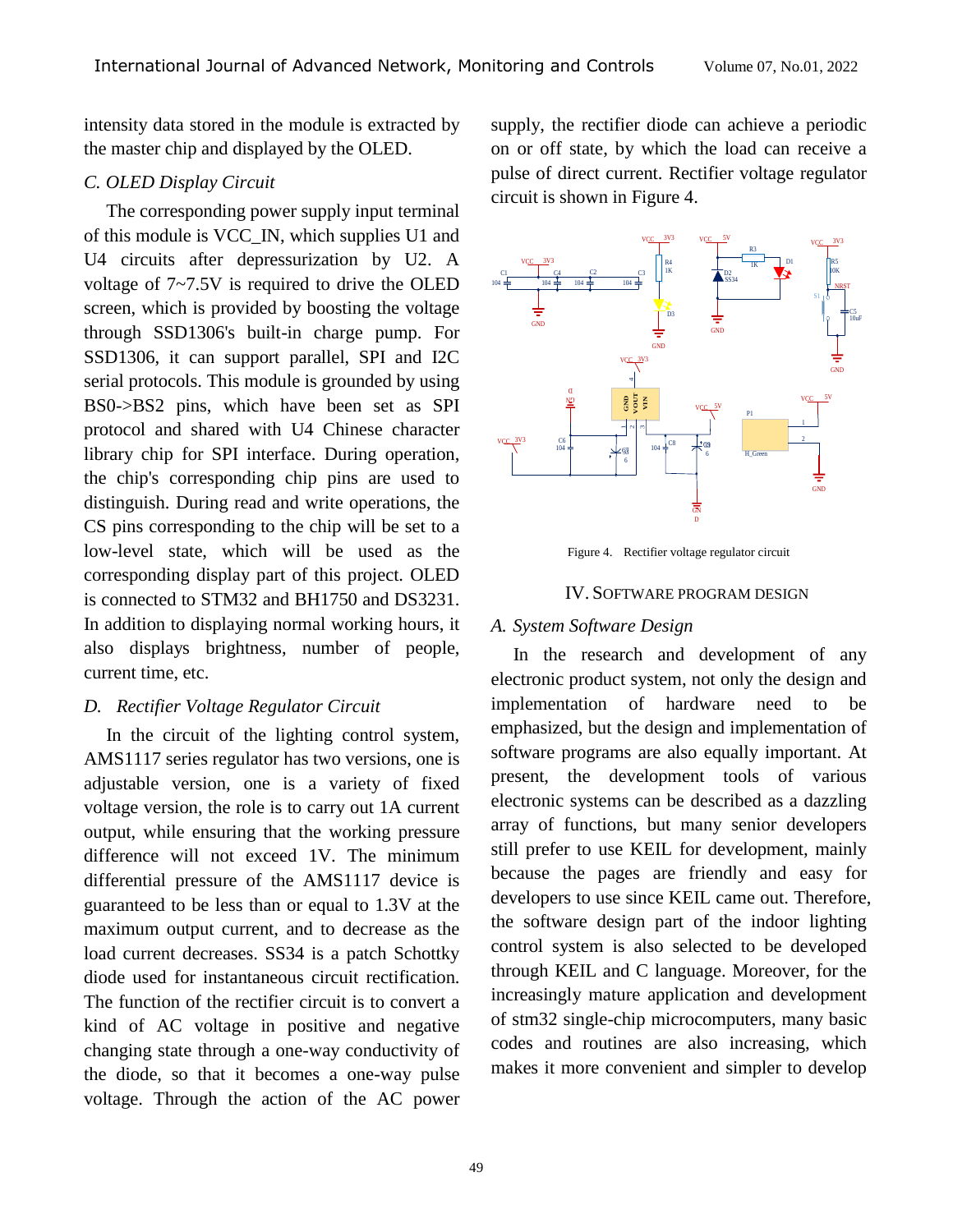STM32 single-chip microcomputers based on KEIL in C language.

The research and development of the software part of the indoor lighting control system mainly adopts a process from a single sub-module to an overall realization, which facilitates the timely detection of errors and reduces the time for follow-up inspections:

(1) The design of the environmental brightness detection module: The BH1750 is mainly used to detect the current environmental brightness in real time and transmit the data to the program of the main control chip.

(2) OLED display module design: Mainly connected with the main control chip, it can realize the real-time display of the feedback data on the screen, so that the user can understand the current information program.

(3) Clock module design: DS3231 performs accurate time calculation, and feeds back the program of real-time time and current working time.

(4) Human body detection module design: It is mainly a program that detects the human body in the current environment and makes corresponding operation feedback.

Each subroutine relationship is shown as Figure 5.



Figure 5. Relationship among subroutines

#### *B. Ambient Brightness Detection*

Intelligent lighting detection of the current environment brightness subroutine mainly uses BH1750 to detect the current environment brightness. The BH1750 light detection sensor needs to be initialized and the environment brightness is detected according to the instructions of the control chip. The environmental brightness detection subroutine flow is shown in Figure 6.



Figure 6. Brightness detection subroutine

When detecting the brightness of the current environment, this paper adopts the method of twice detecting, that is, continuously detecting the brightness of the current environment twice. When the two detection results are consistent, the collected ambient brightness value will be sent to the control chip; otherwise, "0" will be sent.

#### *C. OLED Display Programming*

The display module program of this design needs to be set for the IO connected by the MCU and the OLED module, and the IO port is set as output. Initialize the OLED module. Use functions to display characters and numbers on the OLED module.

#### *D. Clock Subroutine Design*

The design of the clock module program through STM32 analog I2C signal channel, then configure IO pin, and initialization function, in the main function to call the time data of the module.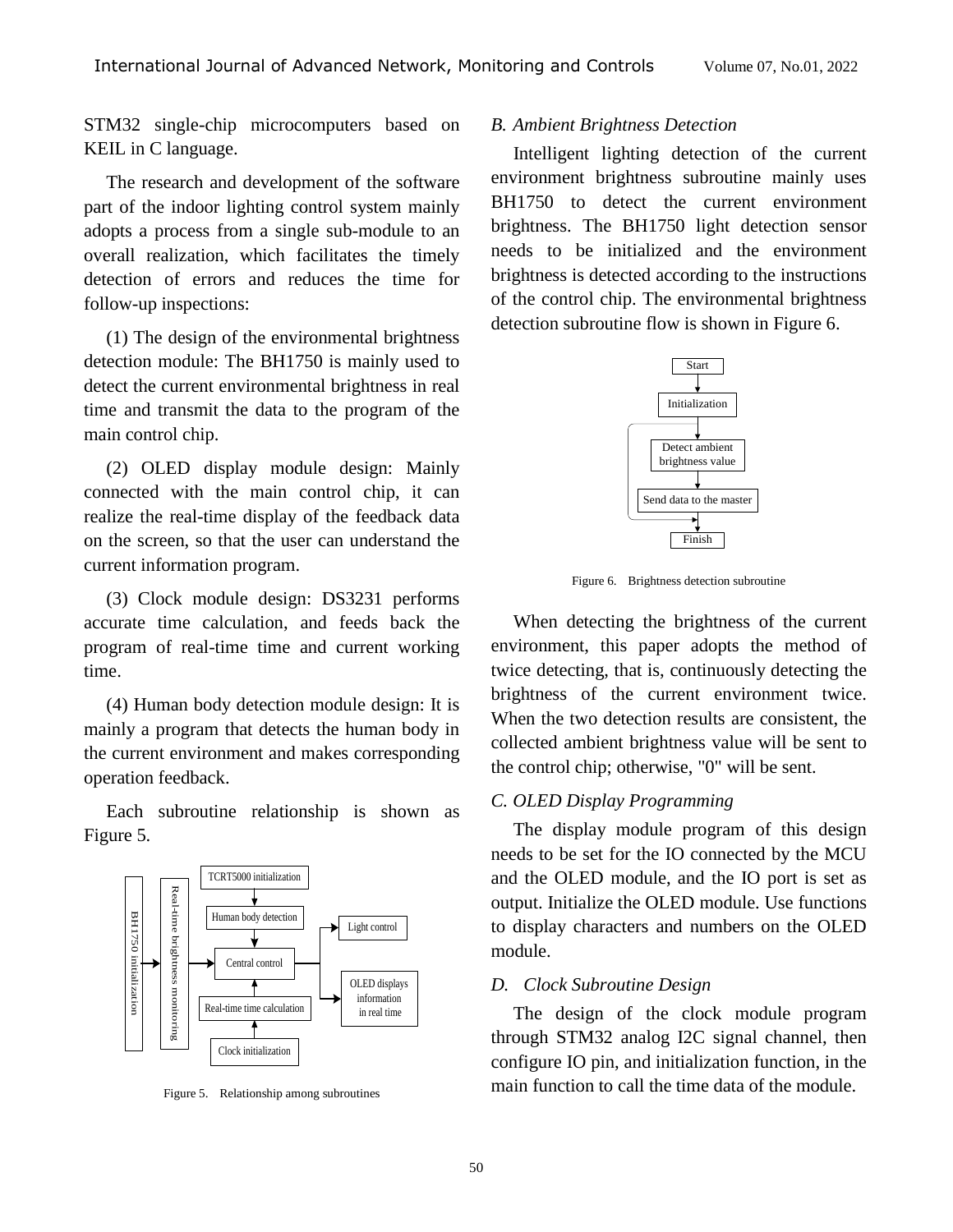#### *E. Body Detection Subroutine*

Human body detection subroutine is a characteristic function of intelligent lamp, which can intelligently detect whether there is human body in the current environment. The control chip will intelligently control the opening or closing operation of the intelligent lamp according to the detection results. The feature is very convenient and friendly, especially at night. The human body detection subroutine flow is shown in Figure 7.



Figure 7. Human body detection subroutine diagram

Once powered on, the smart lamp circulates through the current environment. The intelligent light will be turned on automatically when someone is detected, and will be turned off when no human body is detected.

#### *F. Main Programming*

The main program of indoor lighting control system is to initialize and circularly call subroutines such as clock module, display module, human body detection module and light intensity detection module. In this way, the system can be ensured to run smoothly. The main program flow is shown in Figure 8.



Figure 8. Main program flow

After the indoor lighting control system is powered on the initialization settings, mainly including the initialization of some sub-modules and the declaration of common functions and so on. Make circular calls to sub-modules and between sub-modules.

This chapter mainly uses KEIL and C language to research and develop the software part of the indoor lighting control system. In the process of designing and implementing subroutines such as clock module, display module, human body detection module, light intensity detection module, etc., not only the theoretical knowledge learned is consolidated, but also his practical ability has been strengthened.

#### V. FUNCTION IMPLEMENTATION AND TESTING

The selection of main modules and components of the indoor lighting control system and the design of software and hardware have been implemented in the previous chapters. The following is mainly to integrate and debug the completed indoor lighting control system

The indoor lighting control system is composed of STM32F103, human body detection module circuit (infrared detection), clock circuit, display circuit, light intensity detection circuit and lamp circuit.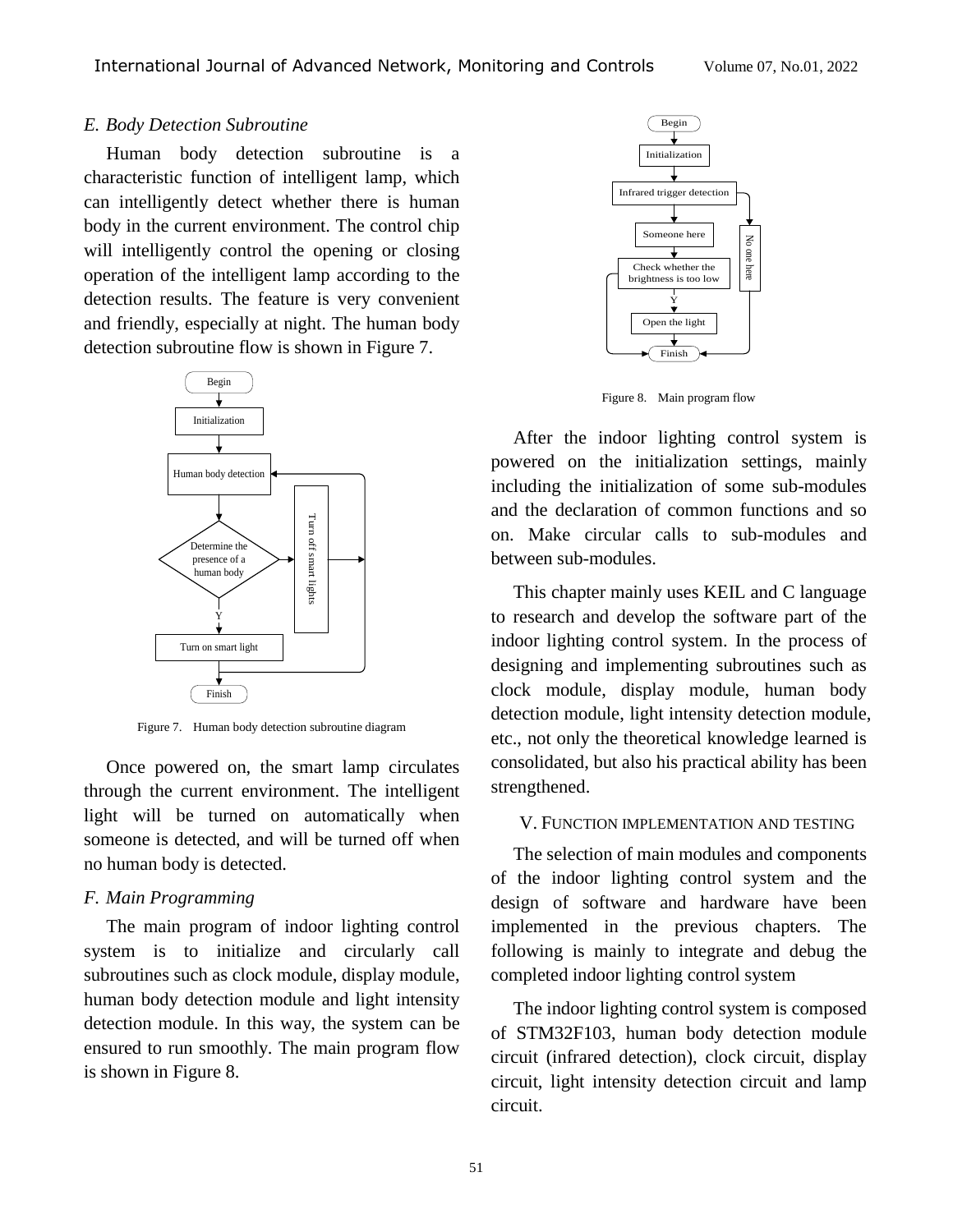The first thing to do during and after the realization of the electronic system is debugging. Debugging during the implementation process can help to find and correct the shortcomings in the implementation process as early as possible; and the debugging after the implementation can help to find and correct the shortcomings of the system in time. There are many ways to realize the debugging of electronic systems, including software and hardware debugging and module debugging, system joint debugging and simulation debugging.

This system adopts the method of single module debugging and simulation debugging. The indoor lighting control system is debugged through hardware debugging and software debugging respectively. Hardware debugging mainly uses multimeter, oscilloscope and other tools to check the hardware circuit of each submodule; software debugging mainly uses KEIL development tools to detect human body detection module subroutines, button module subroutines, various working mode subroutines, etc., as well as the entire indoor lighting The program of the control system is debugged and a file that can be recognized by the control chip is generated.

The whole system is shown in Figure 9.



Figure 9. The photo of the system

After the power supply is connected, the system enters the standby state. The screen shows the current working status and ambient brightness with the number of detected people.

If the infrared detection module works properly and detects human body entering the room, the BH1750 module starts to work. If the ambient light is detected below the set value (500 lumens), the system will automatically turn on the light for brightness enhancement. If the infrared detection module detects a human body, but the ambient light is greater than the set value (500 lumens), the system will not turn on the light. The two cases are shown in Figure 10. and Figure 11 respectively.



Figure 10. The ambient light is below the set value



Figure 11. The ambient light intensity is too high

### ACKNOWLEDGMENT

This work was partly supported by the Natural Science Basic Research Program of Shaanxi (Program No.2021JM-460) and the Scientific